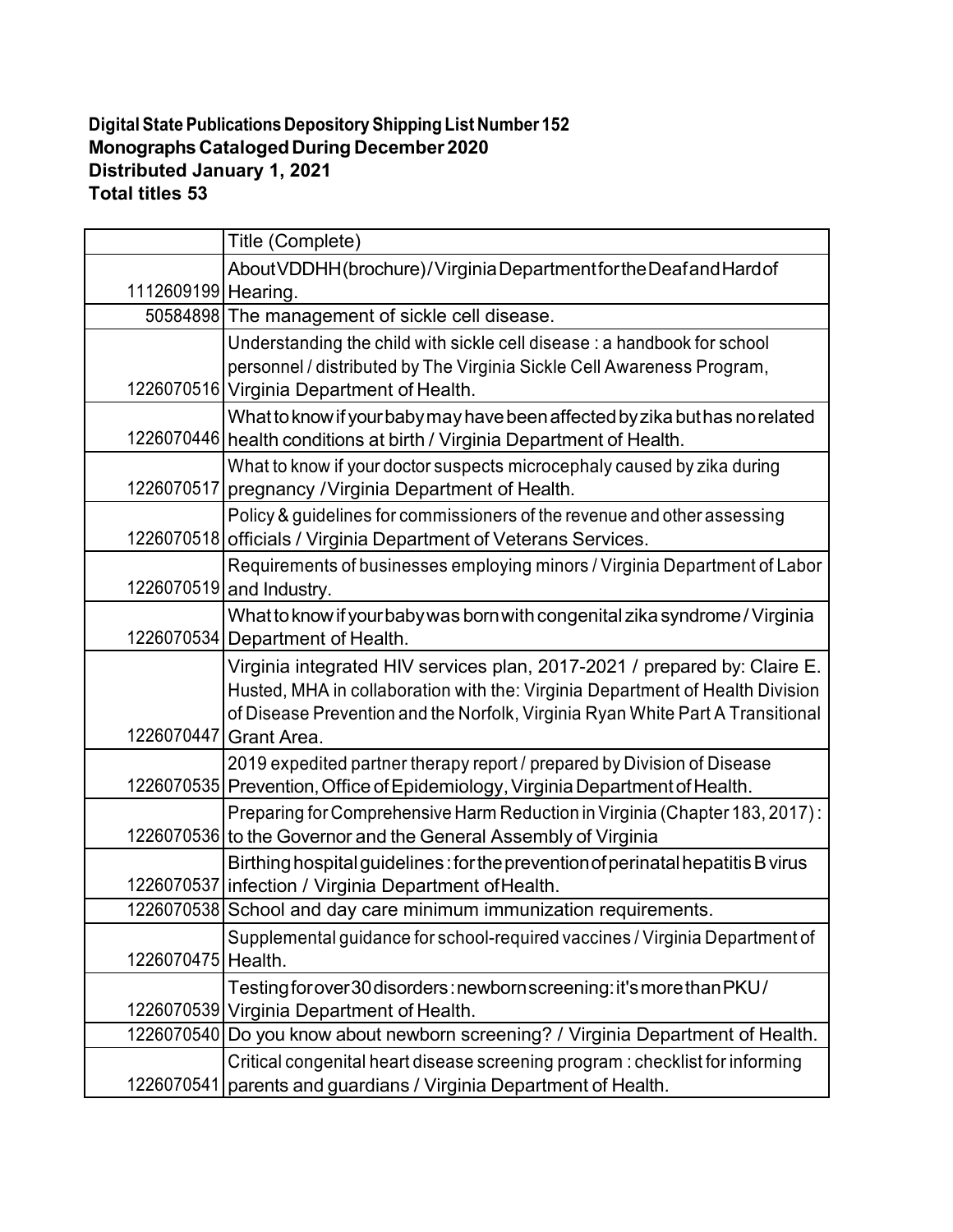|                      | Pregnant and worried about zika?: Zika prevention kit for pregnant women/<br>1226070542 Virginia Department of Health.                                                                                                                                                                                               |
|----------------------|----------------------------------------------------------------------------------------------------------------------------------------------------------------------------------------------------------------------------------------------------------------------------------------------------------------------|
| 1226070543 Pharmacy. | Virginia Board of Pharmacy significant changes to pharmacy regulations<br>effective December 11, 2019 / Commonwealth of Virginia, Virginia Board of                                                                                                                                                                  |
|                      | Regulations of the Virginia Board of Optometry: title of regulations: 18 VAC<br>105-20-5etseq.:statutoryauthority: [section] 54.1-2400 and chapter 32 of<br>1226070544 title 54.1 of the Code of Virginia / Virginia Board of Optometry.                                                                             |
| 1226070530           | Regulations governing the registration of medication aides : title of<br>regulations: 18VAC90-60-10 et seq.: statutory authority: [section] 54.1-2400<br>and chapter 30 of title 54.1 of the Code of Virginia / Virginia Board of Nursing.                                                                           |
|                      | Regulations governing the practice of nursing: title of regulations: 18 VAC 90-<br>19-10 et seq.: statutory authority: [section] 54.1-2400 and chapter 30 of title<br>1226070531 54.1 of the Code of Virginia / Virginia Board of Nursing.                                                                           |
|                      | Fraudulent communications [notice} / Virginia Board of Long-Term Care<br>1226070532 Administrators.                                                                                                                                                                                                                  |
|                      | 1226070189 DMV reopening flyer / Virginia Department of Motor Vehicles.                                                                                                                                                                                                                                              |
|                      | 1226070533 Real ID: a real choice for Virginians / Virginia Department of Motor Vehicles.<br>1226070190 Real ID: you have a Real choice / Virginia Department of Motor Vehicles.                                                                                                                                     |
|                      | A guide to reinstating your Virginia driving privilege / Virginia Department of<br>1226070548 Motor Vehicles.                                                                                                                                                                                                        |
|                      | Virginia transportation network company manual / Virginia Department of<br>1226070549 Motor Vehicles.                                                                                                                                                                                                                |
|                      | Nasal naloxone for EMS Agencies (NNEA) - Fall 2020 cycle announcement/<br>1227941958 Virginia Office of Emergency Medical Services.                                                                                                                                                                                  |
|                      | Virginia Office of Emergency Medical Services Financial Assistance for<br>Emergency Medical Services (FAEMS) general grant information / Virginia<br>1227941959 Department of Health.                                                                                                                                |
|                      | Regulations governing the certification of substance abuse counselors and<br>substance abuse counseling assistants: title of regulations: 18 VAC 115-30-<br>10 et seq.: statutory authority: [sections] 54.1-2400 and chapter 35 of title<br>1227941960 54.1 of the Code of Virginia / Virginia Board of Counseling. |
| 1227941961           | Regulations governing the practice of licensed substance abuse treatment<br>practitioners: title of regulations: 18 VAC 115-60-10 et seq.: statutory<br>authority: [sections] 54.1-2400 and chapter 35 of title 54.1 of the Code of<br>Virginia / Virginia Board of Counseling.                                      |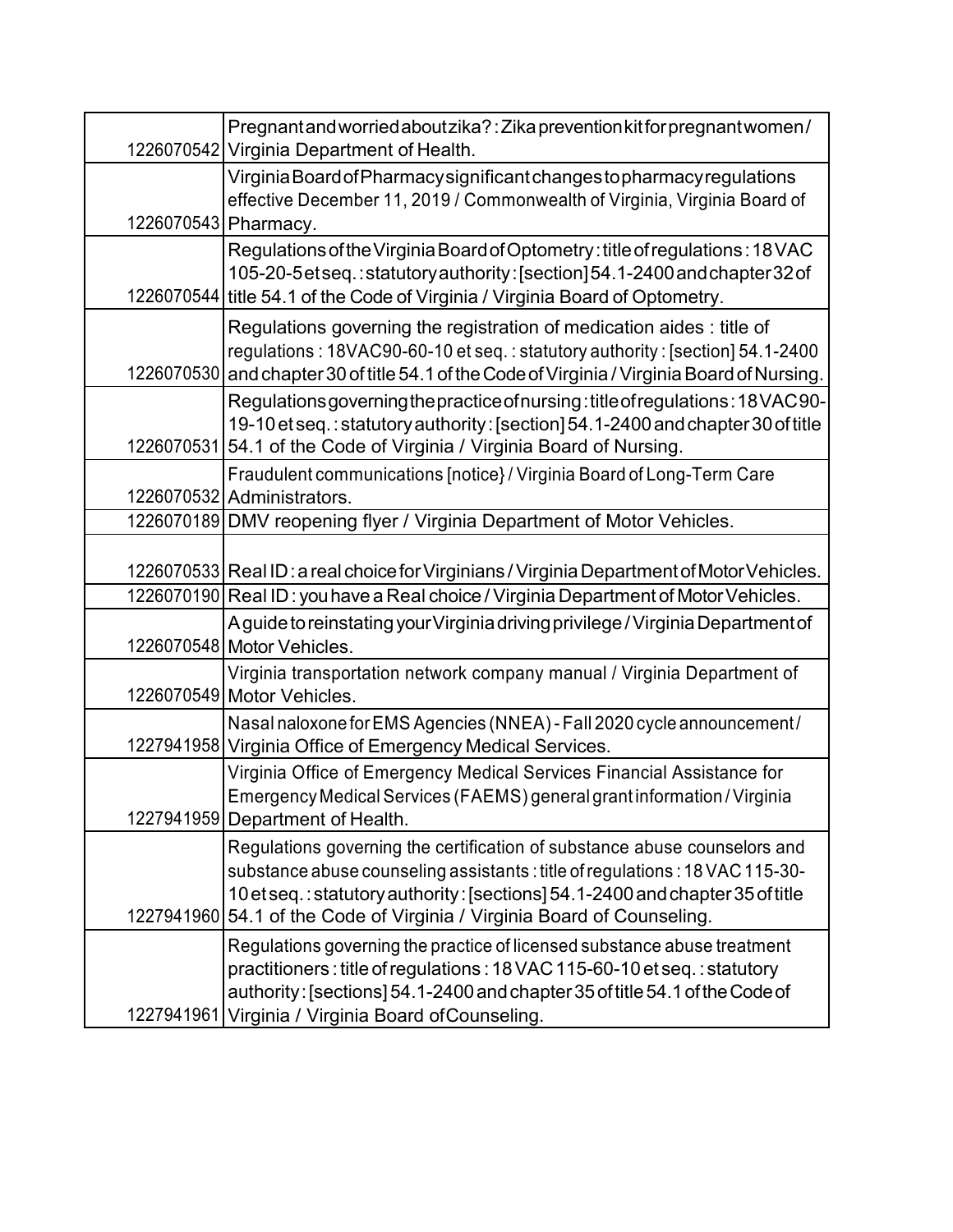| 1227941962           | Regulations governing the practice of marriage and family therapy: title of<br>regulations: 18 VAC 115-50-10 et seq.: statutory authority: [sections] 54.1-<br>2400 and chapter 35 of title 54.1 of the Code of Virginia / Virginia Board of<br>Counseling.                              |
|----------------------|------------------------------------------------------------------------------------------------------------------------------------------------------------------------------------------------------------------------------------------------------------------------------------------|
| 1227941991           | Regulations governing the practice of professional counseling : title of<br>regulations: 18 VAC 115-20-10 et. seq.: statutory authority: [sections] 54.1-<br>2400 and chapter 35 of title 54.1 of the Code of Virginia / Virginia Board of<br>Counseling.                                |
| 1227941992           | Regulations governing the registration of qualified mental health<br>professionals: title of regulations: 18 VAC 115-80-10 et. seq.: statutory<br>authority: [sections] 54.1-2400 and chapter 35 of title 54.1 of the Code of<br>Virginia / Virginia Board of Counseling.                |
|                      | Regulations governing the registration of peer recovery specialists: title of<br>regulations: 18 VAC 115-70-10 et. seq.: statutory authority: [sections] 54.1-<br>2400 and chapter 35 of title 54.1 of the Code of Virginia / Virginia Board of<br>1227941993 Counseling.                |
| 1227941994           | Regulations governing the practice of dentistry: title of regulations: 18 VAC<br>60-21-10 et seq.: statutory authority: [section] 54.1-2400 and chapter 27 of<br>title 54.1 of the Code of Virginia / Virginia Board of Dentistry.                                                       |
| 1227941995           | Regulations governing the practice of dental assistants: title of regulations:<br>18 VAC 60-30-10 et seq.: statutory authority: [section]54.1-2400 and Chapter<br>27 of Title 54.1 of the Code of Virginia / Virginia Board of Dentistry.                                                |
| 1227941996           | Regulations governing the practice of assisted living facility administrators :<br>title of regulations: 18 VAC 95-30-10 et seq.: statutory authority: [section]<br>54.1-2400 and chapter 31 of title 54.1 of the Code of Virginia / Virginia Board<br>of Long-Term Care Administrators. |
| 1227941997           | Regulations governing the practice of nursing home administrators: title of<br>regulations:18VAC95-20-10etseq.:statutory authority: [section] 54.1-<br>2400 and chapter 31 of title 54.1 of the Code of Virginia / Virginia Board of<br>Long-Term Care Administrators.                   |
| 1227941871 Medicine. | Regulations governing the practice of licensed acupuncturists : title of<br>regulations: 18 VAC 85-110-10 et seq.: statutory authority: [section] 54.1-<br>2400 and chapter 29 of title 54.1 of the Code of Virginia / Virginia Board of                                                 |
| 1227941998 Medicine. | Regulations governing the licensure of occupational therapists: title of<br>regulations:18VAC85-80-10etseq.:statutoryauthority: [section] 54.1-<br>2400 and chapter 29 of title 54.1 of the Code of Virginia / Virginia Board of                                                         |
| 1227941890           | Regulations governing the practice of radiologic technology : title of<br>regulations: 18 VAC 85-101-10 et seq.: statutory authority: 54.1-2400 and<br>chapter 29 of title 54.1 of the Code of Virginia / Virginia Board of Medicine.                                                    |